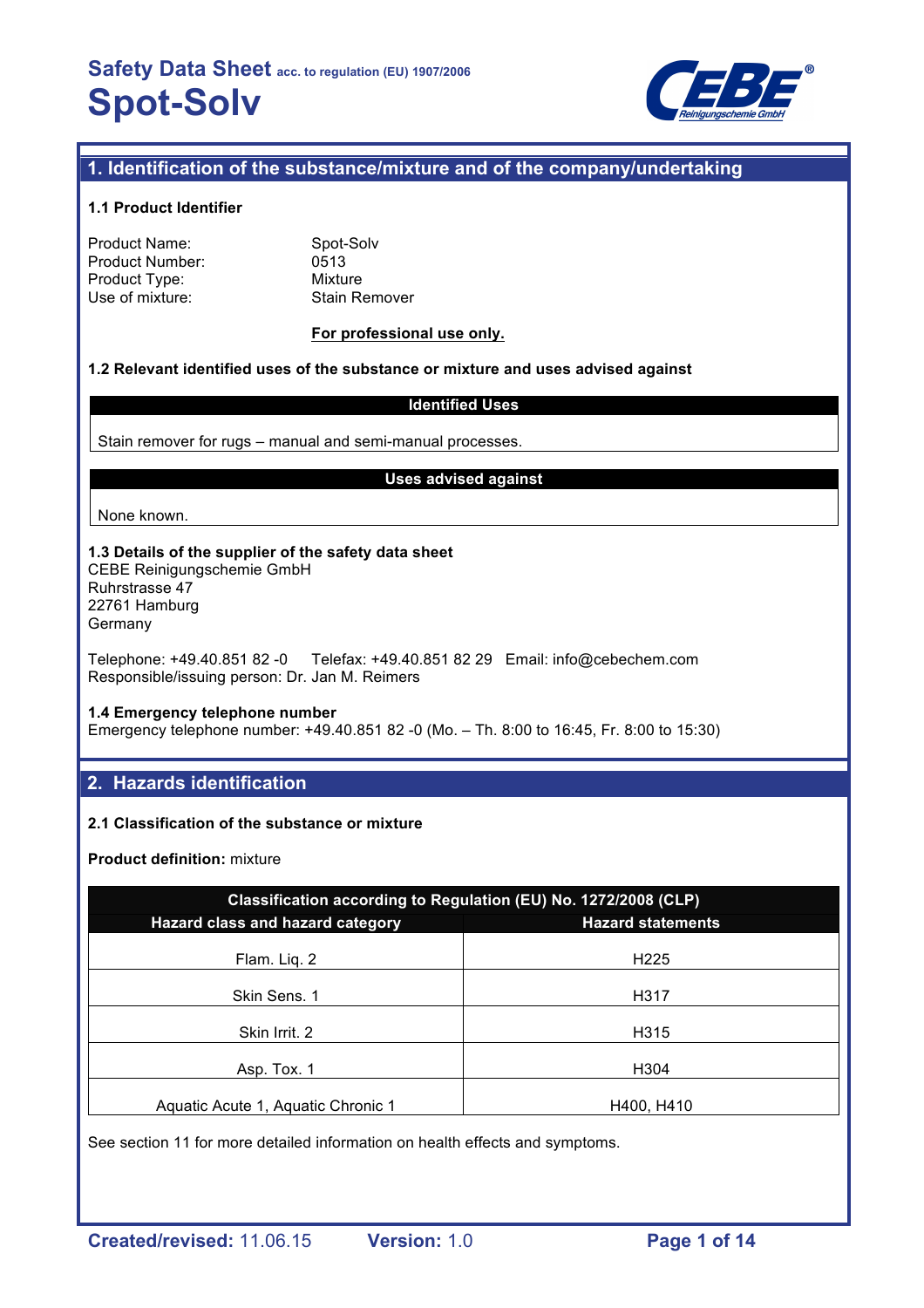

| 2.2 Label elements                                   |                  |                                                                                                          |  |  |  |
|------------------------------------------------------|------------------|----------------------------------------------------------------------------------------------------------|--|--|--|
| Labelling according to Regulation (EU) No. 1272/2008 |                  |                                                                                                          |  |  |  |
|                                                      |                  |                                                                                                          |  |  |  |
|                                                      |                  |                                                                                                          |  |  |  |
|                                                      |                  |                                                                                                          |  |  |  |
| Hazard symbol(s):                                    |                  |                                                                                                          |  |  |  |
|                                                      |                  |                                                                                                          |  |  |  |
|                                                      |                  |                                                                                                          |  |  |  |
| <b>Signal Word:</b>                                  | Danger.          |                                                                                                          |  |  |  |
|                                                      |                  |                                                                                                          |  |  |  |
| <b>Hazard Statements:</b>                            | H225             | Highly flammable liquid and vapour.                                                                      |  |  |  |
|                                                      | H317             | May cause an allergic skin reaction.                                                                     |  |  |  |
|                                                      | H315<br>H304     | Causes skin irritation.                                                                                  |  |  |  |
|                                                      | H400, H410       | May be fatal if swallowed and enters airways.<br>Very toxic to aquatic life - with long lasting effects. |  |  |  |
|                                                      |                  |                                                                                                          |  |  |  |
|                                                      |                  |                                                                                                          |  |  |  |
| <b>Precautionary Statements:</b>                     |                  |                                                                                                          |  |  |  |
|                                                      |                  |                                                                                                          |  |  |  |
| <b>Prevention:</b>                                   | P210             | Keep away from heat/sparks/open flames/hot                                                               |  |  |  |
|                                                      | P233             | surfaces. - No smoking.<br>Keep container tightly closed.                                                |  |  |  |
|                                                      | P273             | Avoid release to the environment.                                                                        |  |  |  |
|                                                      | P280             | Wear protective gloves/protective clothing/eye                                                           |  |  |  |
|                                                      |                  | protection/face protection.                                                                              |  |  |  |
|                                                      |                  |                                                                                                          |  |  |  |
| <b>Reaction:</b>                                     | P303+P361+P353   | IF ON SKIN (or hair): Remove/Take off immediately                                                        |  |  |  |
|                                                      |                  | all contaminated clothing. Rinse skin with                                                               |  |  |  |
|                                                      |                  | water/shower.                                                                                            |  |  |  |
|                                                      | P370+P378        | In case of fire: Use water CO2 for extinction.                                                           |  |  |  |
|                                                      | P333+P313        | If skin irritation or rash occurs: Get medical                                                           |  |  |  |
|                                                      |                  | advice/attention.                                                                                        |  |  |  |
|                                                      | P301+P310        | IF SWALLOWED: Immediately call a POISON                                                                  |  |  |  |
|                                                      |                  | CENTER or doctor/physician.                                                                              |  |  |  |
|                                                      | P331             | Do NOT induce vomiting.                                                                                  |  |  |  |
|                                                      | P391             | Collect spillage.                                                                                        |  |  |  |
| Storage:                                             | P403+P235        | Store in a well-ventilated place. Keep cool.                                                             |  |  |  |
|                                                      | P405             | Store locked up.                                                                                         |  |  |  |
|                                                      |                  |                                                                                                          |  |  |  |
| Disposal:                                            | P <sub>501</sub> | Dispose of contents/container to a specialized                                                           |  |  |  |
|                                                      |                  | establishment.                                                                                           |  |  |  |

**Additional labelling elements:** None.

**2.3 Other hazards**

**Other hazards that do not lead to a classification:** Not applicable.

# **3. Composition/information on ingredients**

## **3.2 Mixtures**

| <b>Hazardous</b><br><b>Components</b> |                           | <b>Identifiers</b>                | $Wt.-%$    | <b>Classifcation</b><br>(EU) 1272/2008    |
|---------------------------------------|---------------------------|-----------------------------------|------------|-------------------------------------------|
|                                       | D-Limonene                | REACH#: 01-2119529223-47-<br>0002 | $50 - 75%$ | Flam. Liq. 3, H226<br>Skin Irrit. 2, H315 |
|                                       | Created/revised: 11.06.15 | <b>Version: 1.0</b>               |            | Page 2 of 14                              |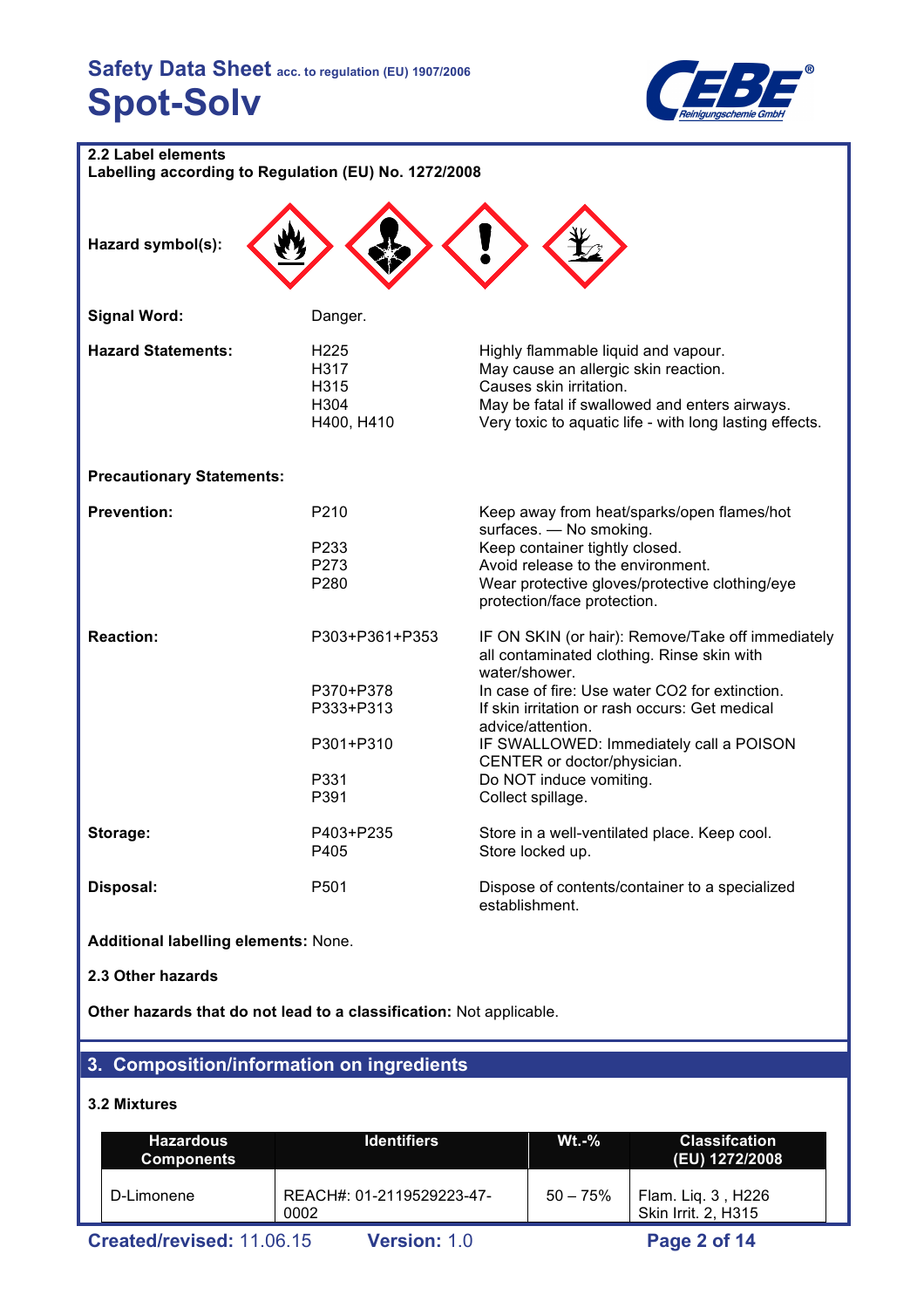

|                                                                       | EG: 227-813-5<br>CAS: 5989-27-5                                                                |             | Skin Sens. 1, H317<br>Aquatic Acute 1, H400<br>Aquatic chronic 1, H410<br>Asp. Tox. 1, H304 |  |  |
|-----------------------------------------------------------------------|------------------------------------------------------------------------------------------------|-------------|---------------------------------------------------------------------------------------------|--|--|
| Ethanol                                                               | REACH #: 01-2119457610-43<br>EG: 200-578-6<br>CAS: 64-17-5 Verzeichnis: 603-<br>$002 - 00 - 5$ | $20 - 40\%$ | Flam. Liq. 2, H225                                                                          |  |  |
| Propan-2-ol                                                           | EG: 200-661-7<br>CAS: 67-63-0                                                                  | $1 - 5%$    | Flam. Liq. 2, H225<br>Eye Irrit. 2, H319<br>STOT SE 3, H336                                 |  |  |
| See section 16 for the full wording of the above mentioned H-phrases. |                                                                                                |             |                                                                                             |  |  |

At the time of creation of this data sheet no further ingredients were classified as hazardous to health or environment or were contained in concentrations that did not mandate their mention in this section.

## **4. First aid measures**

## **4.1 Description of first aid measures**

**Eye contact:** Immediately flush eyes with plenty of water, occasionally lifting the upper and lower eyelids. Check for and remove any contact lenses. Continue to rinse for at least 10 minutes. Get medical attention if adverse health effects persist or are severe.

**Inhalation:** Remove victim to fresh air and keep at rest in a position comfortable for breathing. In the absence or irregular breathing, or if respiratory arrest occurs provide artificial respiration by trained personnel or oxygen. For the first person providing aid it can be dangerous to give mouth-to-mouth resuscitation. Get medical attention if adverse health effects persist or are severe. If unconscious, place in recovery position and seek immediate medical attention. Maintain an open airway. Loosen tight clothing (eg. collar, tie, belt, or waistband).

**Skin contact:** Flush contaminated skin with plenty of water. Remove contaminated clothing and shoes. Continue to rinse for at least 15 minutes. Get medical attention if adverse health effects persist or are severe. Wash clothing before reuse. Thoroughly clean shoes before reuse

**Ingestion:** Wash out mouth with water. Do not induce vomiting unless directed to do so by medical personnel. Get medical attention if symptoms occur.

**Protection of first-aiders:** No action shall be taken involving any personal risk or without suitable training. For the first person providing aid it can be dangerous to give mouth-to-mouth resuscitation.

## **4.2 Most important symptoms and effects, both acute and delayed**

## **Potential acute health effects**

**Eye contact:** No known significant effects or critical hazards. **Inhalation:** No known significant effects or critical hazards. **Skin contact:** Irritating to skin. May cause sensitization by skin contact. Repeated exposure may cause skin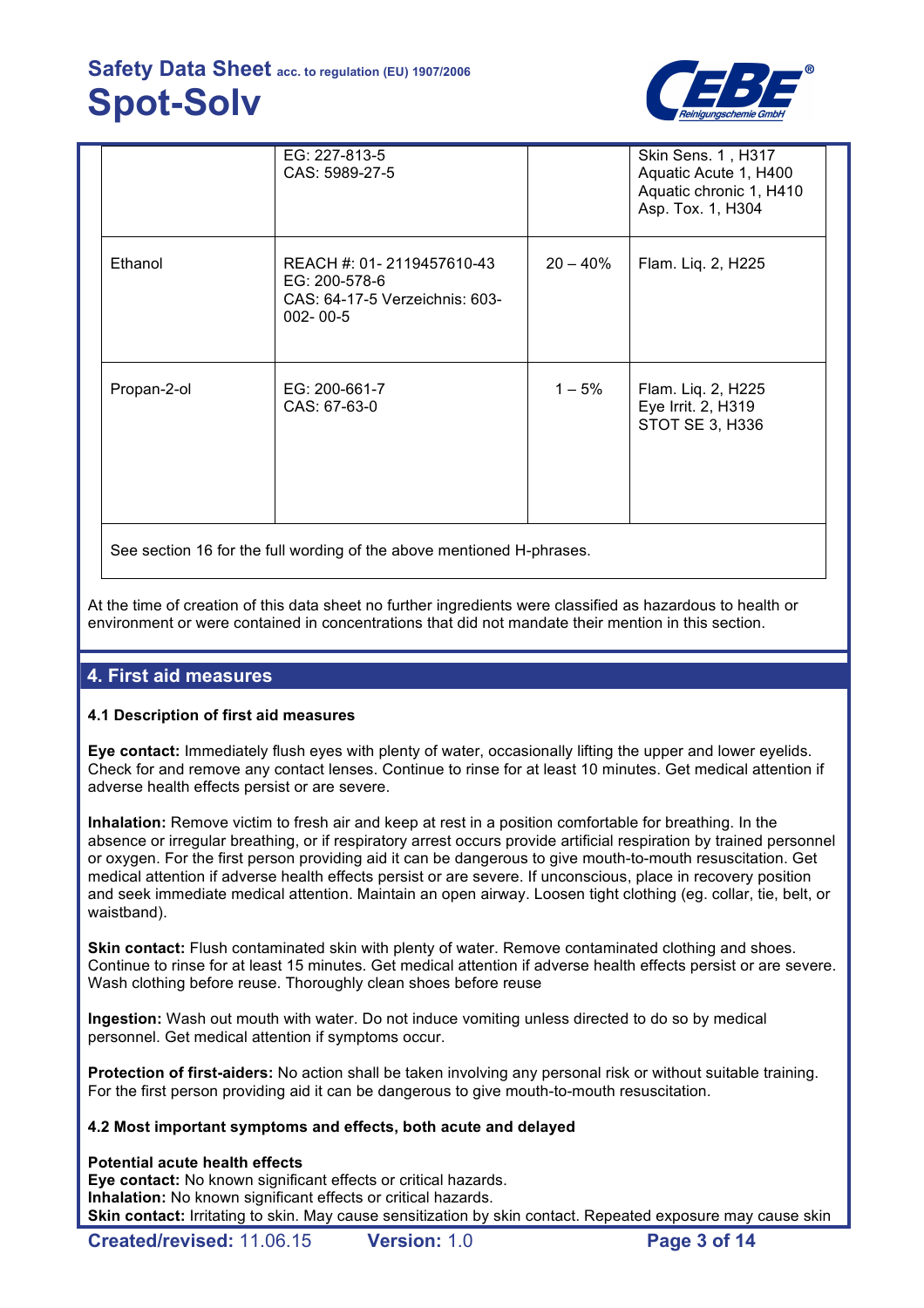

### dryness or cracking.

**Ingestion:** Aspiration hazard if swallowed. Can enter the lungs and cause damage.

**Signs / symptoms of overexposure Eye contact:** No specific data. **Inhalation:** No specific data. **Skin contact:** Adverse symptoms may include irritation, redness, rash. **Ingestion:** Adverse symptoms may include the following: nausea or vomiting.

## **4.3 Indication of any immediate medical attention and special treatment needed**

**Indications for the physician:** Treat symptomatically. If larger amounts have been swallowed or inhaled consult specialist for poisoning.

**Special treatement:** No special treatment.

## **5. Fire fighting measures**

## **5.1 Extinguishing media**

**Suitable extinguishing media:** Dry chemicals, CO<sub>2</sub>, water spray use (fog) or foam. Fight larger fires with water spray or alcohol resistant foam.

**Unsuitable extinguishing media:** Do not use water jet.

### **5.2 Special hazards arising from the substance or mixture**

**Hazards from the substance or mixture:** Flammable liquid. During fire or if heated, a pressure increase occurs and the container may burst, causing an explosion hazard. Runoff to sewer may create fire or explosion hazard.

**Hazardous combustion products:** Decomposition products may include the following materials: carbon dioxide, carbon monoxide.

## **5.3 Advice for firefighters**

**Special precautions for fire- fighters:** In case of fire the scene cordon immediately removing all persons from the danger area. No action shall be taken involving any personal risk or without suitable training. Move containers from fire area if safe to do so. Spray fire-exposed containers with water to cool.

**Special protective equipment for firefighters:** Fire fighters should wear proper protective equipment.

## **6. Accidental release measures**

## **6.1 Personal precautions, protective equipment and emergency procedures**

**For persons that are not emergency technicians:** No action shall be taken involving any personal risk or without suitable training. Evacuate surrounding areas. Keep unnecessary and unprotected personnel from entering. Do not touch or walk through spilled material. Avoid breathing vapor or mist. Ensure adequate ventilation. In case of insufficient ventilation wear suitable respiratory equipment. Put on appropriate personal protective equipment.

**For first aid personel in case of emergency:** If protective equipment/clothing is needed in case of accidental release, Section 8 should be consulted for appropriate and inappropriate materials. See section 8 for further information on hygiene measures.

**6.2 Environmental precautions**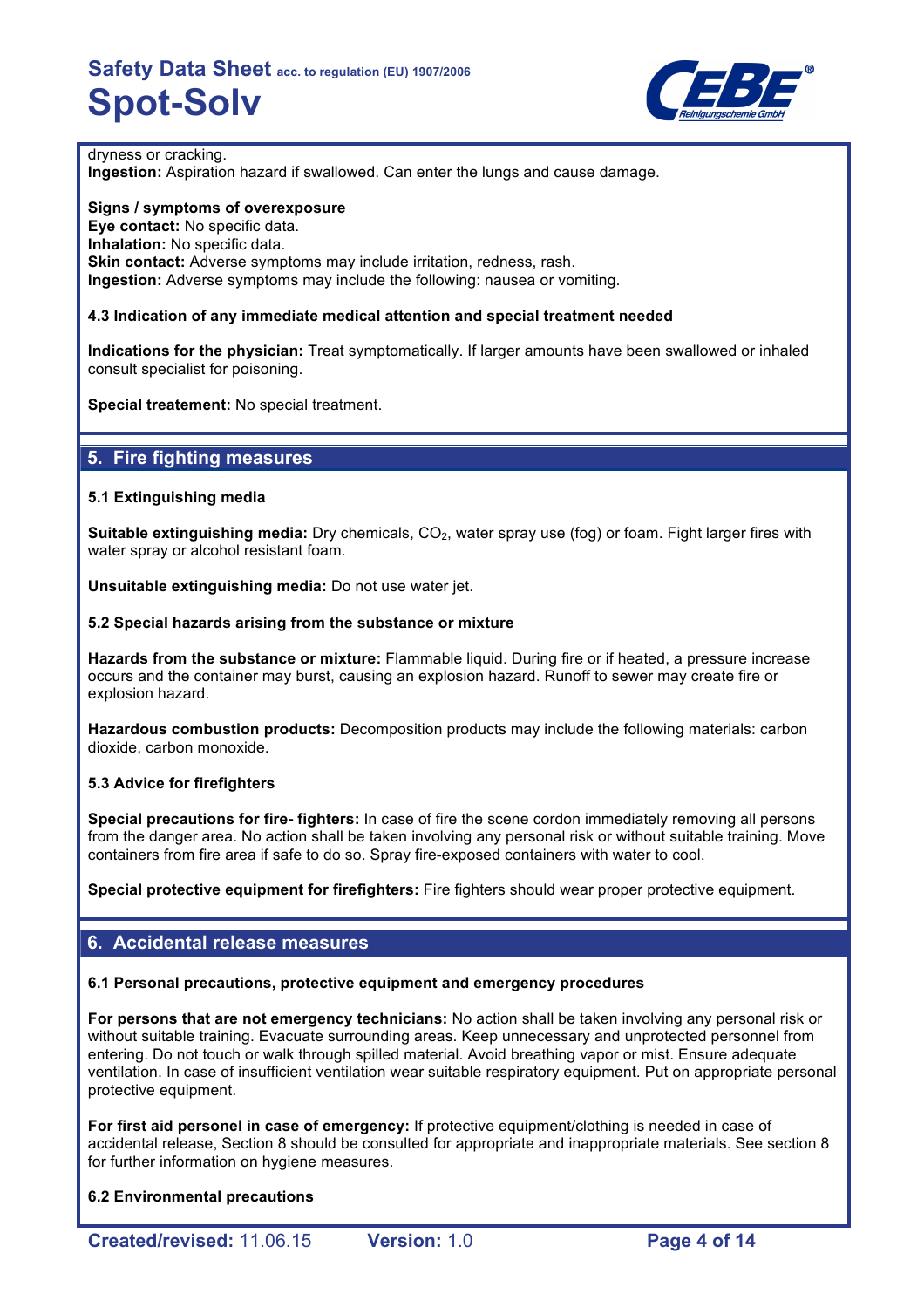

Avoid the proliferation and dispersal of spilled material and contact with soil, waterways, drains, and sewers. Inform the relevant authorities if the product has caused environmental pollution (sewers, waterways, soil or air).

## **6.3 Methods and material for containment and cleaning up**

**Small amounts:** Absorb with inert material and keep in suitable disposal containers.

**Large amounts:** Large spill: avoid entry into sewers, water courses, basements, or confined areas.Collect spilt material using non-flammable absorption agent (eg. sand, earth, vermiculite or diatomaceous earth) and hand it in for disposal according to local regulations in an appropriate container (see section 13).

## **6.4 Reference to other sections**

See section 1 for contact information in case of emergency. See section 8 for information regarding personal protective equipment. See section 13 for further information about waste treatment/disposal.

## **7. Handling and storage**

The information in this section contains generic advice and guidance. The list of Identified Uses in Section 1 should be consulted for any exposure scenario or when exposure scenarios on the available applicationspecific information.

## **7.1 Precautions for safe handling**

**Protective measures:** Put on appropriate personal protective equipment (see Section 8). Do not swallow. Avoid contact with eyes, skin and clothing. Avoid breathing vapor or mist. Use only with adequate ventilation. In case of insufficient ventilation wear suitable respiratory equipment. Do not enter storage areas and confined spaces unless adequately ventilated. Keep in the original container or an approved alternative container, which was made from a compatible material. Kept tightly closed when not in use. Store away from heat, sparks, open flame or any other ignition source. Empty containers retain product residue and can be dangerous. Do not reuse container.

**Advice on general occupational hygiene:** Eating, drinking and smoking should be prohibited in areas where this material is handled, stored and processed. After use or contact with the substance immediately wash hands and face especially before eating, drinking and smoking. Remove contaminated clothing and protective equipment before entering eating areas. See Section 8 for additional information on hygiene measures.

## **7.2 Conditions for safe storage, including any incompatibilities**

Store between the following temperatures: 0 to 40°C (32 to 104°F). Store in accordance with local regulations. Keep only in original container. Protect from direct sunlight. Store in a dry, cool and wellventilated area, away from incompatible materials (see section 10) and do not store with food and drink. Hold container tightly closed and sealed until ready to use. Containers that have been opened must be carefully resealed and kept upright to prevent leakage. Do not store in unlabelled containers. Use appropriate container to avoid environmental contamination.

## **7.3 Specific end use(s)**

**Recommendations:** No information available.

## **8. Exposure controls/personal protection**

The information in this section contains generic advice and guidance. The list of Identified Uses in Section 1 should be consulted for any exposure scenario or when exposure scenarios on the available applicationspecific information.

**Created/revised:** 11.06.15 **Version:** 1.0 **Page 5 of 14**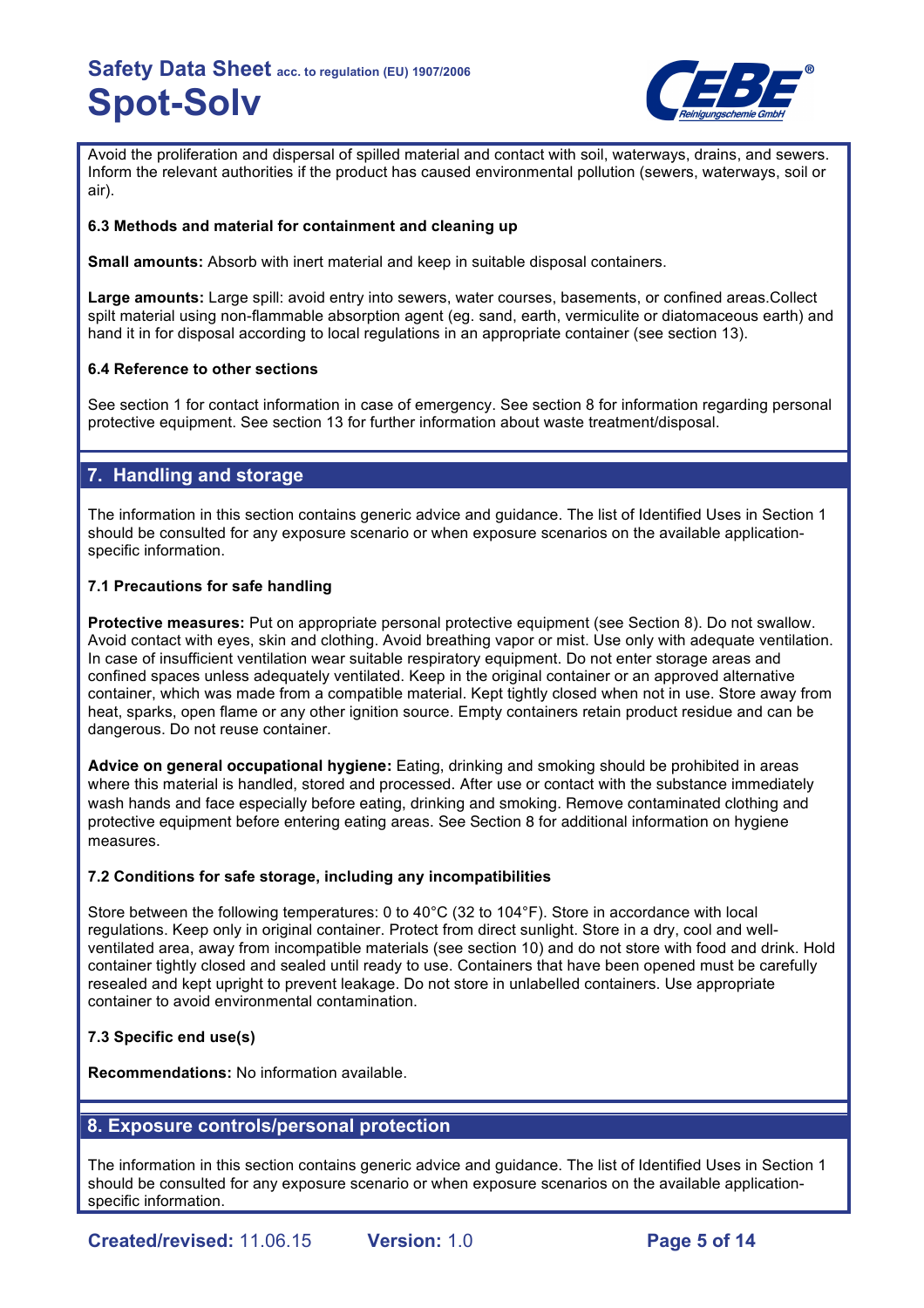

## **8.1 Control parameters**

### **Occupational exposure limit values**

| <b>Name of substance</b> | <b>Exposure limit value</b>                                                                                                                                                                                                                                          |
|--------------------------|----------------------------------------------------------------------------------------------------------------------------------------------------------------------------------------------------------------------------------------------------------------------|
| D-Limonene               | Deutschland:<br>AGW Langzeit 110 mg/m <sup>3</sup> , 20 ppm<br>AGW Kurzzeit: 220 mg/m <sup>3</sup> , 40 ppm<br>DFG Langzeit: H,sH 28 mg/m <sup>3</sup> , 5ppm<br>DFG Langzeit: H,sH 28 mg/m <sup>3</sup> , 5ppm<br>DFG Kurzzeit: H,Sh 112 mg/m <sup>3</sup> , 20 ppm |
| Ethanol                  | TRGS900 AGW (Deutschland, 8/2010).<br>Kurzzeitwert: 1920 mg/m <sup>3</sup> 15 Minute(n). Kurzzeitwert: 1000 ppm<br>15 Minute(n). Schichtmittelwert: 960 mg/m <sup>3</sup> 8 Stunde(n).<br>Schichtmittelwert: 500 ppm 8 Stunde(n).                                    |
| Propan-2-ol              | TRGS 900 AGW<br>200ml/m <sup>3</sup> , 500mg/m <sup>3</sup><br>Kurzzeitwert: Spitzenbegrenzung: Kat II(2)                                                                                                                                                            |

### **Recommended monitoring procedures**

If this product contains ingredients with exposure limits, monitoring procedures are personal, (related to workplace) or biological monitoring may be required to determine the effectiveness of the ventilation or other control measures and / or the necessity to use respiratory protective equipment. Reference should be made to European Standard EN 689 for methods for the assessment of exposure by inhalation to chemical agents and national guidance documents for methods for the determination of hazardous substances.

#### **Derived effect levels**

Derived No Effect Level - DNEL values:

D-Limonene

DNEL short time workers, dermal: 222 ug /  $cm<sup>2</sup>$ DNEL Long time workers, by inhalation:  $33.3 \text{ mg} / \text{m}^3$ DNEL long-term, consumer, oral: 4.76 mg / kg bw / d DNEL long-term, consumer, by inhalation: 8.33 mg /  $m<sup>3</sup>$ DNEL short-term, consumer, dermal: 111 ug / cm<sup>2</sup>

Propan-2-ol:

Workers: Chronic effects - skin contact (1 d): 888 mg / kg Workers: Chronic effects - Inhalation 500 mg /  $m<sup>3</sup>$ Consumers: Chronic effects - skin contact (1 d): 319 mg / kg Consumers: Chronic effects - inhalation: 89 mg /  $m<sup>3</sup>$ Consumers: Chronic effects - ingestion (1 d): 26 mg / kg

## **Predicted effect concentrations**

Predicted No Effect Concentration - PNEC:

d-Limonene PNEC water (Süßwassser): 5.4 mg / L PNEC water (sea water): 0.54 mg / L PNEC sediment (freshwater): 1.3 mg / kg dwt PNEC sediment (sea water): 0.13 mg / kg dwt PNEC soil: 0.262 mg / kg dwt PNEC sewage treatment plant: 1.8 mg / L

**Created/revised:** 11.06.15 **Version:** 1.0 **Page 6 of 14**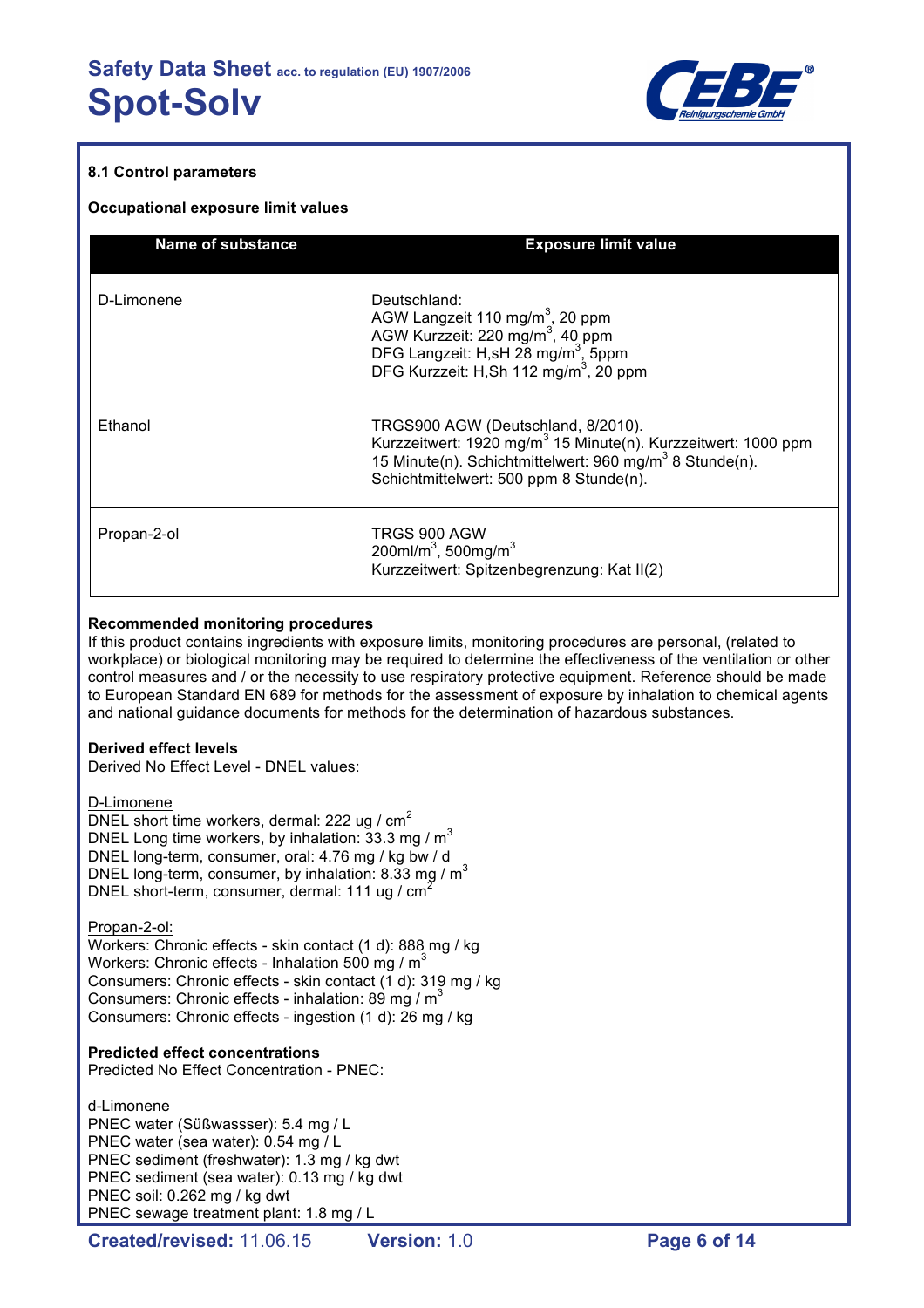

PNEC oral food: 3.33 mg / kg food

Propan-2-ol Fresh Water: 140.9 mg / l Sea water: 140.9 mg / l Fresh water sediment: 552 mg / kg Sea sediment: 552 mg / kg Ground: 28 mg / kg

## **8.2 Limitation and monitoring of exposure**

**Appropriate technical controls:** Use only with adequate ventilation. Process enclosures, local exhaust ventilation or other engineering controls be used to keep worker exposure to airborne contaminants below any recommended or statutory limits. The engineering controls also need to keep gas, vapor or dust concentrations below any lower explosive limits. Use explosion-proof ventilation equipment.

### **Personal protective measures**

**Hygiene measures:** After handling chemical products and at the end of the working day as well as before eating, smoking and using the toilet thoroughly wash hands, forearms and face. Select appropriate techniques to remove potentially contaminated clothing. Wash contaminated clothing before reusing. Ensure that eyewash stations and safety showers are close to the work area.

**Eye protection / face protection (EN 166):** No specific recommendations.

Hand protection (EN 374): Protective gloves made of nitrile, for example, Camatril<sup>®</sup> 730 from KCL GmbH (see section 16). Penetration time> 8 hours.

**Skin protection (EN 14605):** Before handling this product the personal protective equipment should be selected on the basis of the task and the associated risks to be carried out and approved by a specialist.

**Other skin protection:** Appropriate footwear and any additional skin protection measures based on the task being performed and the risks involved and should be approved by a specialist.

**Respiratory protection (EN 143, 14387):** With danger of inhaling: Half mask with combination filter for organic vapors and particles. If workers are exposed to concentrations above the exposure limit, they must use appropriate, certified respirators.

**Thermal hazards:** Not applicable.

**Delimitation and monitoring of the environmental exposition:** Emissions from ventilation or work process equipment should be checked to ensure they comply with the requirements of environmental protection legislation. In some cases, fume scrubbers, filters or engineering modifications to the process equipment will be necessary to reduce emissions to acceptable levels.

## **9. Physical and chemical properties**

## **9.1 Information on basic physical and chemical properties**

- **a) Appearance: Form:** liquid **Color:** colorless
- **b) Odor:** pleasant
- **c) Odor threshold:** Not applicable and/or not determined for this mixture
- **d) pH:** Not applicable and/or not determined for this mixture
- **e) Freezing/melting point:** Not applicable and/or not determined for this mixture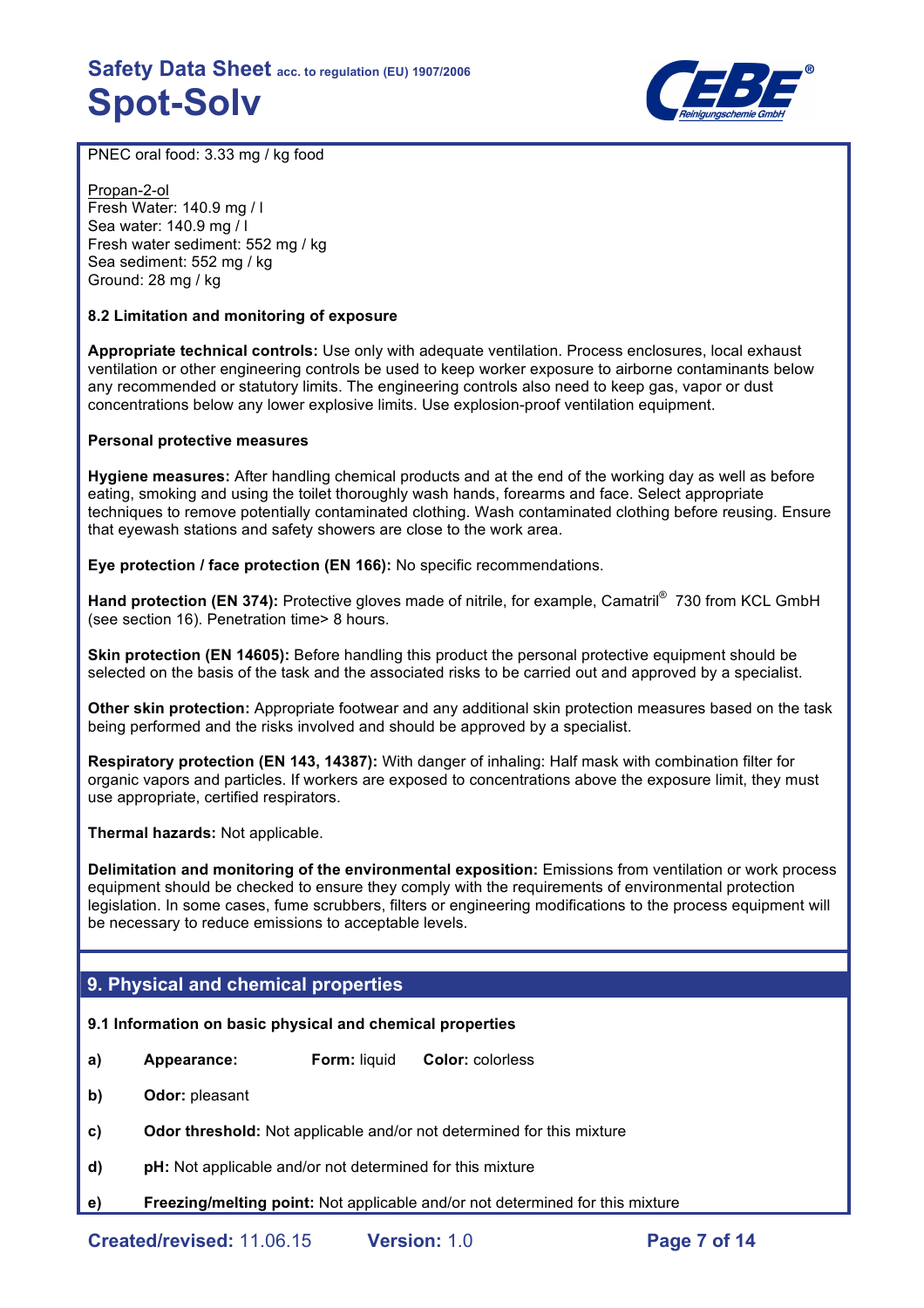

| g)           | Flash point: $> 25 - < 35^{\circ}$ C $^{\circ}$ C                                             |
|--------------|-----------------------------------------------------------------------------------------------|
| h)           | <b>Evaporation rate:</b> Not applicable and/or not determined for this mixture                |
| i)           | Flammability (solid, gas): Not applicable and/or not determined for this mixture              |
| j)           | <b>Upper/lower explosion limit:</b> Not applicable and/or not determined for this mixture     |
| k)           | Vapor pressure: Not applicable and/or not determined for this mixture                         |
| $\vert$      | <b>Relative vapor density:</b> Not applicable and/or not determined for this mixture          |
| m)           | <b>Density:</b> $0.820 - 0.840$ g/cm <sup>3</sup>                                             |
| n)           | <b>Solubility</b> limited solubility in the following substances: water                       |
| $\mathsf{o}$ | partition coefficient: n-octanol/water: Not applicable and/or not determined for this mixture |
| p)           | Ignition temperature: Not applicable and/or not determined for this mixture                   |
|              |                                                                                               |

**f) Boiling point/boiling range:** Not applicable and/or not determined for this mixture

- **q) Thermal decomposition:** Not applicable and/or not determined for this mixture
- **r) Viscositiy, dynamic:** Not applicable and/or not determined for this mixture
- **s) Explosive properties:** Not applicable and/or not determined for this mixture
- **t) Oxidizing properties:** Not applicable and/or not determined for this mixture

## **9.2 Other information**

No further information available.

# **10. Stability and reactivity**

## **10.1 Reactivity**

For this product or its ingredients No specific test data related to reactivity.

# **10.2 Chemical stability**

The product is stable.

## **10.3 Possibility of hazardous reactions**

Under normal storage conditions and under normal use will not occur dangerous reactions.

## **10.4 Conditions to avoid**

All possible sources of ignition (spark or flame). Do not pressurize, cut, weld, solder, drill, grind or expose containers to heat or sources of ignition.

## **10.5 Incompatible materials**

No specific data.

## **10.6 Hazardous decomposition products**

Under normal conditions of storage and use, hazardous decomposition products should not be produced.

# **11. Toxicological information**

# **11.1 Information on toxicological effects**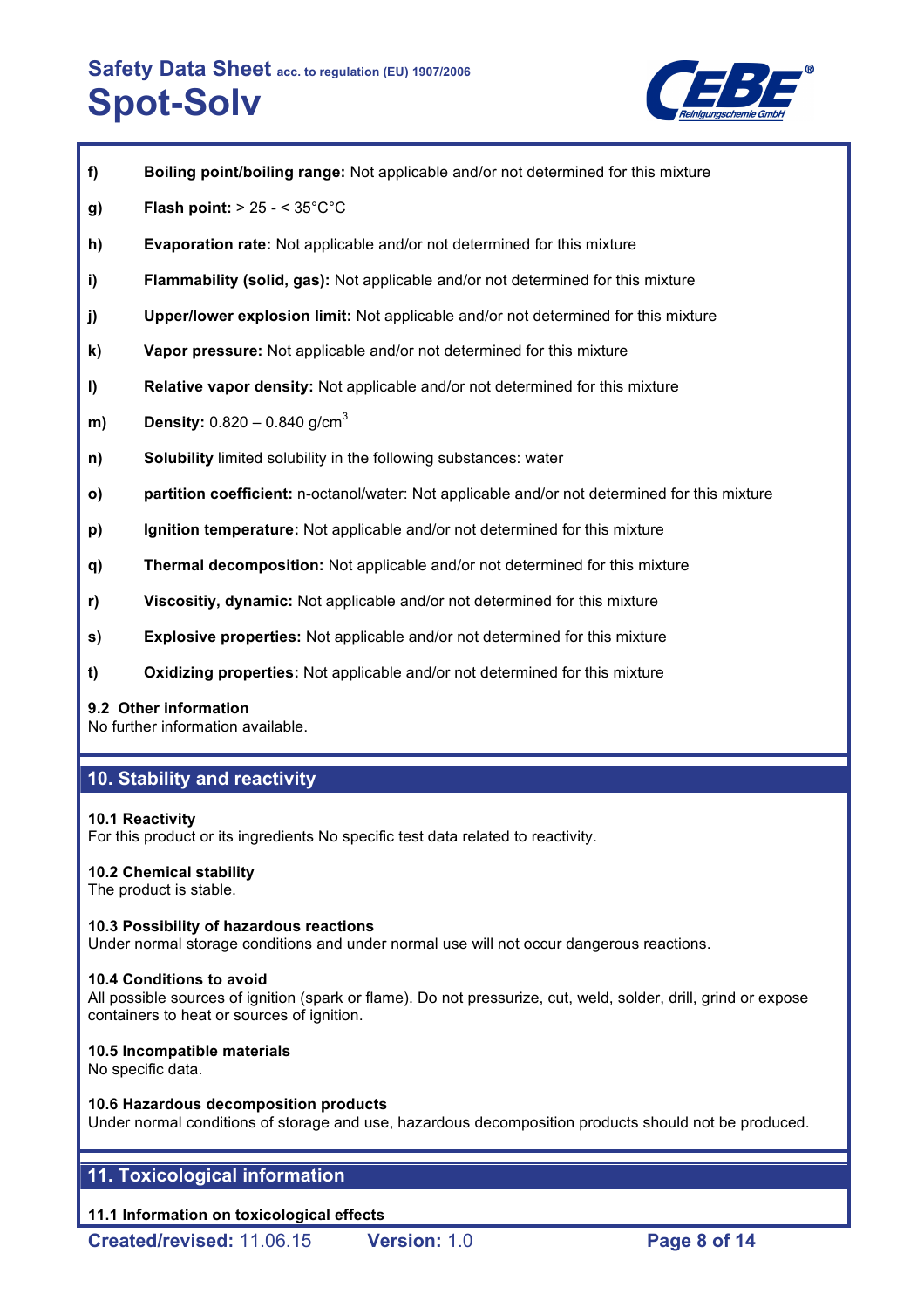

**a) acute toxicity:**

| Name of<br><b>Substance</b> | <b>Result</b>                                              | <b>Species</b>       | <b>Dose</b>                                | <b>Exposition</b> |
|-----------------------------|------------------------------------------------------------|----------------------|--------------------------------------------|-------------------|
| D-Limonene                  | $LD_{50}$ Oral<br>$LD_{50}$ Dermal                         | Rat<br>Rabbit        | >2,000 mg/kg<br>>5,000 mg/kg               |                   |
| Ethanol                     | $LD_{50}$ Oral<br>$LD_{50}$ Dermal<br>$LC_{50}$ Inhalative | Rat<br>Rat<br>Rabbit | >2,000 mg/kg<br>>2,000 mg/kg<br>$>20$ mg/l | 4 hours           |
| Propan-2-ol                 | $LD_{50}$ Oral<br>$LC_{50}$ Dermal<br>$LD_{50}$ Inhalative | Rat<br>Rat<br>Rabbit | 5,280 mg/kg<br>47.5 mg/l<br>12,800 mg/kg   | 8 hours           |

**Conclusion/Summary:** Not determined for this mixture.

## **b) Irritation to skin; c) Irritation to eyes; d) Sensitisation**

| Name of<br><b>Substance</b> | <b>Result</b>                                                                                                                                                              | <b>Species</b>                 | <b>Points</b> | <b>Exposition</b> | <b>Observation</b> |
|-----------------------------|----------------------------------------------------------------------------------------------------------------------------------------------------------------------------|--------------------------------|---------------|-------------------|--------------------|
| D-Limonene                  | Skin: Irritant:<br>Eye: Non-irritating<br>Sensitization: May<br>cause sensitization<br>by skin contact<br>Ingestion: Harmful:<br>may cause lung<br>damage if<br>swallowed. | Rabbit                         |               |                   |                    |
| Ethanol                     | Skin - non-irritant<br>Eyes - slightly<br>irritant<br>Sensitization - non-<br>sensitizing                                                                                  | Rabbit<br>Rabbit<br>Guinea Pig |               |                   |                    |
| Propan-2-ol                 | Skin: No irritation<br>Eyes: irritating<br>Sensitization: not<br>sensitizing                                                                                               | Rabbit<br>Rabbit<br>Guinea Pig |               |                   |                    |

**Conclusion / Summary:** Irritating to the skin. May cause sensitization by skin contact.

**e) Germ cell mutagenicity:**

**Conclusion / Summary:** No known significant effects or critical hazards.

**f) carcinogenicity:**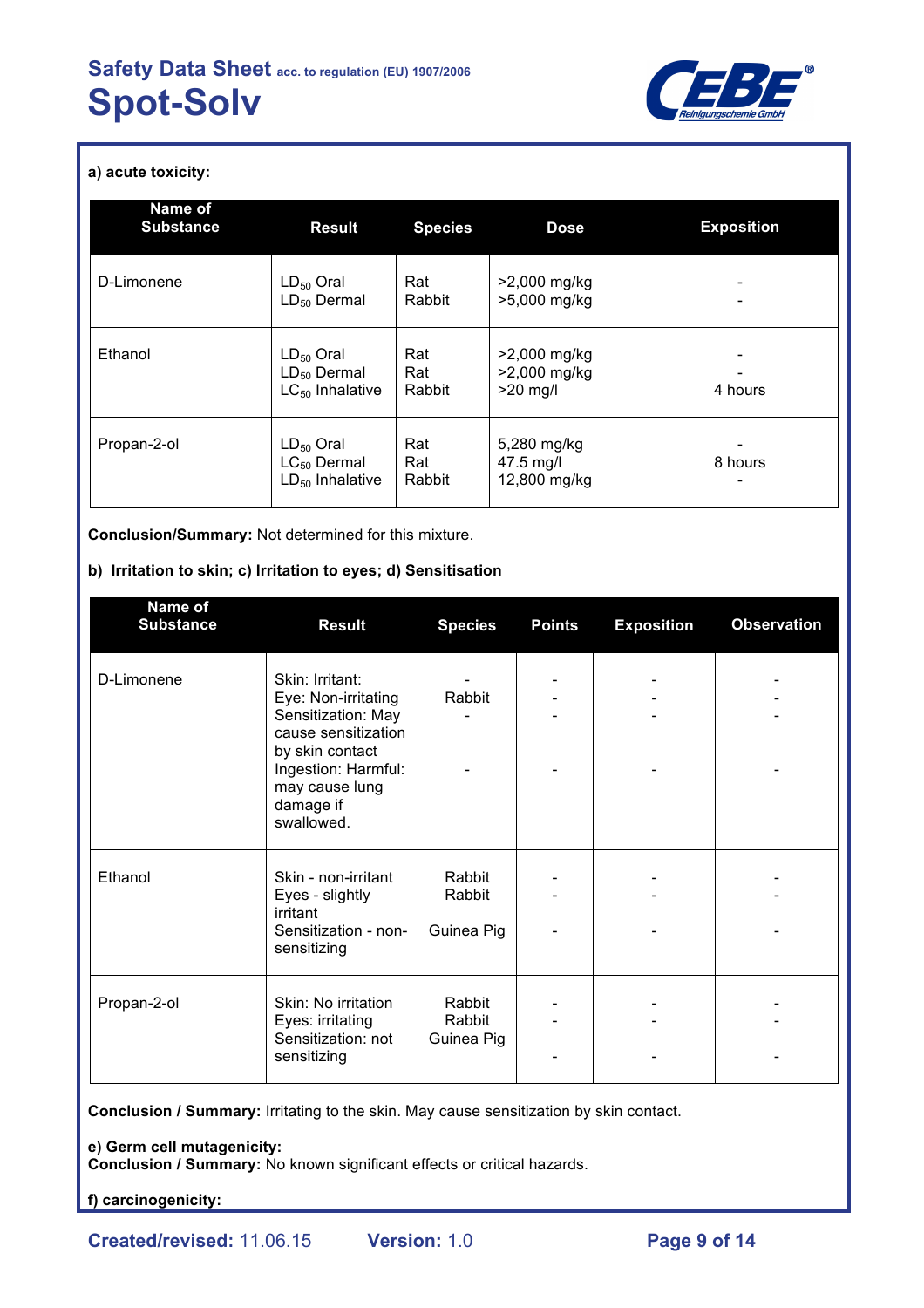

**Conclusion / Summary:** No known significant effects or critical hazards.

### **g) reproductive toxicity:**

**Conclusion / Summary:** No known significant effects or critical hazards.

**h) specific target organ toxicity single exposure Conclusion / Summary:** No known significant effects or critical hazards.

**i) specific target organ toxicity after repeated exposure Conclusion / Summary:** No known significant effects or critical hazards.

**j) Aspiration hazard Conclusion / Summary:** No known significant effects or critical hazards.

## **Teratogenicity**

**Conclusion / Summary:** No known significant effects or critical hazards. **Information on the likely routes of exposure:** No known significant effects or critical hazards.

### **Potential acute health effects**

**Inhalation:** No known significant effects or critical hazards. **Ingestion:** Aspiration hazard if swallowed. Can enter the lungs and cause damage. **Skin contact:** Irritating to skin. May cause sensitization by skin contact. Repeated exposure may cause skin dryness or cracking. **Eye contact:** No known significant effects or critical hazards.

### **Symptoms related to the physical, chemical and toxicological characteristics**

**Inhalation:** No specific data. **Ingestion:** Adverse symptoms may include the following: nausea or vomiting **Skin contact:** Adverse symptoms may include irritation, redness, rash. **Eye contact:** No specific data.

## **Delayed and immediate effects and also chronic effects from short and long term exposure**

#### **Short term exposure**

**Potential immediate effects:** Not determined for the mixture. **Potential delayed effects:** Not determined for the mixture.

**Long-term exposure**

**Potential immediate effects:** Not determined for the mixture. **Potential delayed effects:** Not determined for the mixture.

**Potential chronic health effects**

**Conclusion / Summary:** Not determined for the mixture.

**General:** No known significant effects or critical hazards. **Carcinogenicity:** No known significant effects or critical hazards. **Mutagenicity:** No known significant effects or critical hazards. **Teratogenicity:** No known significant effects or critical hazards. **Developmental effects:** No known significant effects or critical hazards. **Fertility effects:** No known significant effects or critical hazards.

**Other information:** Not determined for the preparation.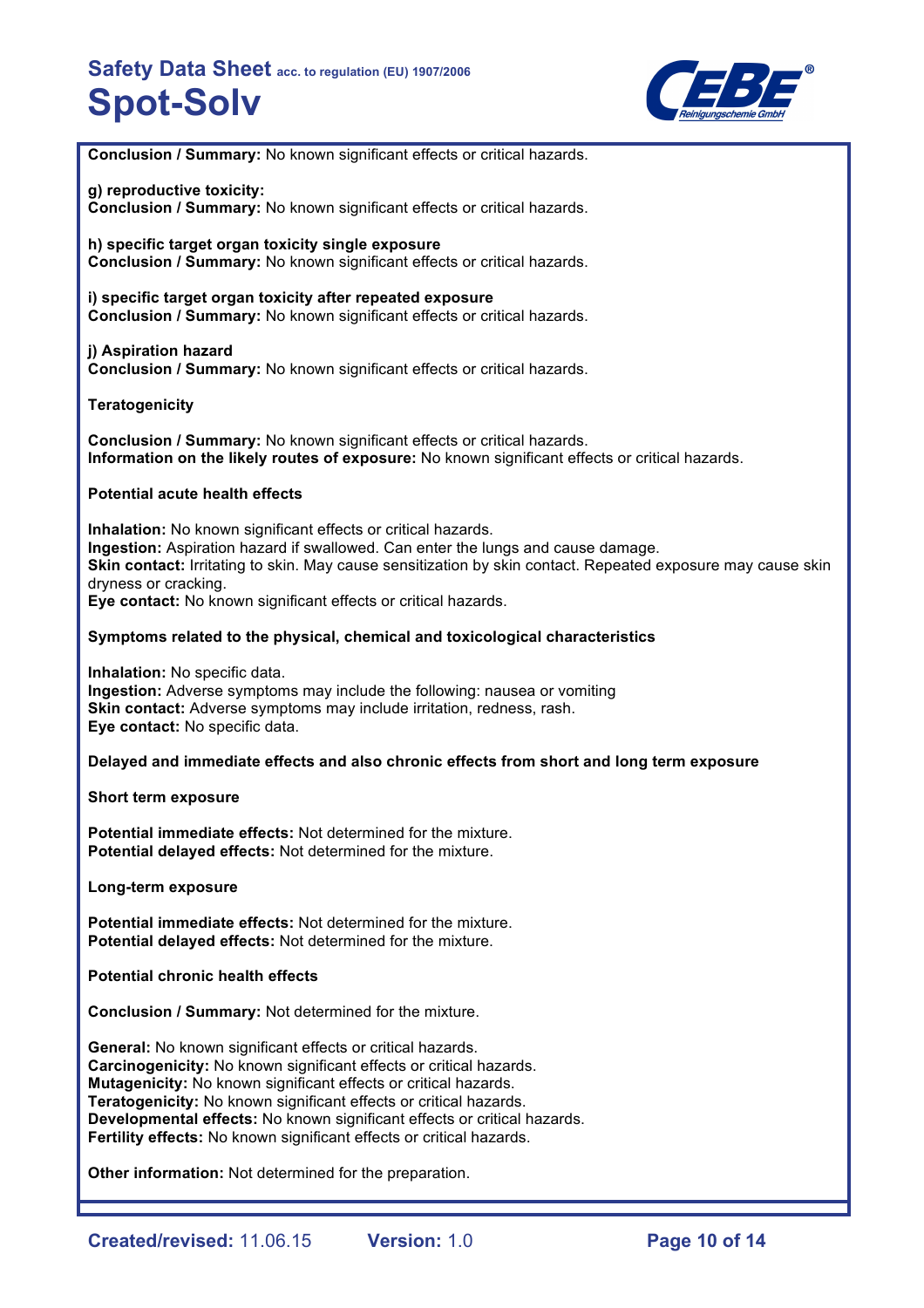

# **12. Ecological information**

## **12.1 Toxicity**

| Name of<br>substance                                                                                                                    | <b>Result</b>                                                            | <b>Species</b>                                                | <b>Exposition</b>                            |
|-----------------------------------------------------------------------------------------------------------------------------------------|--------------------------------------------------------------------------|---------------------------------------------------------------|----------------------------------------------|
| D-Limonene                                                                                                                              | $\text{ErC}_{50}$ 150 mg/L<br>$EC_{50}$ 0,36 mg/L<br>$LC_{50}$ 0,72 mg/L | Algae<br>Daphnia<br>Fish                                      | 72 hours<br>48 hours<br>96 hours             |
| Ethanol<br>$LC_{50}$ > 100 mg/l<br>$EC_{50} > 100$ mg/l<br>$EC_{50} > 100$ mg/l                                                         |                                                                          | Fish<br>Daphnia Magna<br>Algae                                | 48 hours<br>24 hours                         |
| Propan-2-ol<br>$LC_{50}$ 9.640 mg/l<br>$EC_{50}$ 13.299 mg/l<br>$EC_{50}$ >1.000 mg/l<br>$EC_{10}$ 5.175 mg/l<br>$EC_{50} > 1.000$ mg/l |                                                                          | Fish<br>Daphnia<br>Algae<br><b>Bacteria</b><br>Soil organisms | 96 hours<br>48 hours<br>72 hours<br>18 hours |

**Conclusion/Summary:** Not determined for this mixture.

### **12.2 Persistence and degradability**

**Conclusion/Summary:** Not determined for this mixture

#### **12.3 Bioaccumulative potential**

**Conclusion/Summary:** Not determined for this mixture.

#### **12.4 Mobility in soil**

Partition coefficient ground/water (K<sub>oc</sub>): Not determined for this mixture. **Mobility:** Not determined for this mixture.

#### **12.5 Results of PBT and vPvB assessment PBT:** not applicable **vPvB:** not applicable

## **12.6 Other adverse effects**

No special effects or hazards known.

## **13. Disposal considerations**

The information in this section contains generic advice and guidance. The list of Identified Uses in Section 1 should be consulted for any exposure scenario or when exposure scenarios on the available applicationspecific information.

Waste disposal according to EC Directives on waste and hazardous waste. Waste codes should be assigned by the user, preferably in collaboration with the waste disposal authorities.

## **13.1 Waste treatment methods**

**Product**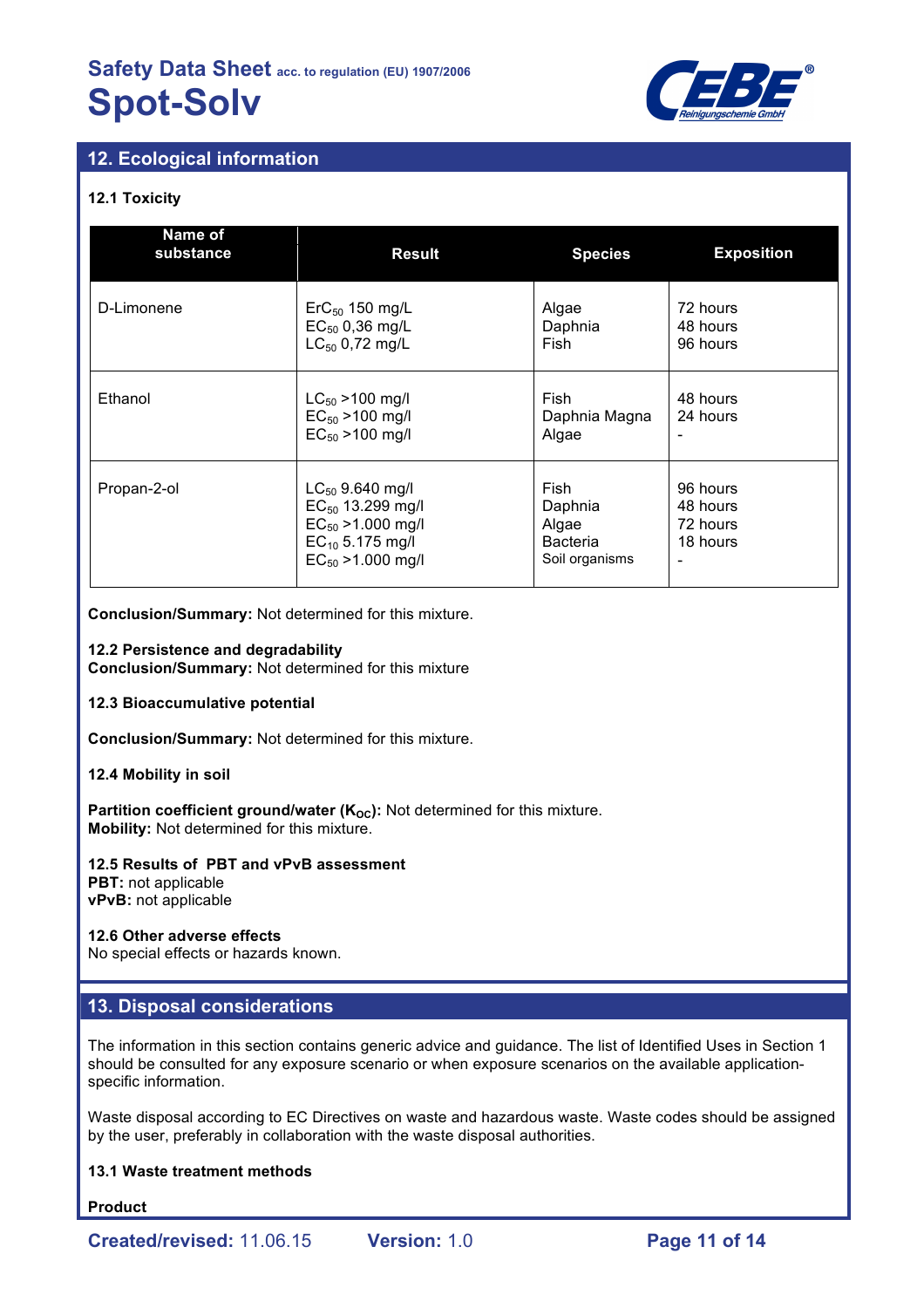

**Methods of disposal:** The generation of waste should be avoided or minimized wherever possible. Empty containers or liners may retain some product residues. Material and its container must be disposed of in a safe way. Significant quantities of waste product residue should not be disposed of via the foul sewer but processed in a suitable effluent treatment plant. Dispose of surplus and non-recyclable products via a licensed waste disposal contractor. Disposal of this product, solutions and any by-products should at all times comply with the environmental protection requirements and waste disposal legislation and the requirements of local authorities. Avoid the proliferation and dispersal of spilled material and contact with soil, waterways, drains and sewers.

**Hazardous waste:** According to the information available to the supplier at the time of creation/editing of this safety data sheet this product is not regulated as hazardous waste in the sense of EU regulation 2008/98/EC.

## **Packaging**

**Methods of disposal:** The generation of waste should be avoided or minimized wherever possible. Waste packaging should be recycled.

**Special precautions:** This material and its container must be disposed of in a safe way. Empty containers or liners may retain some product residues. Avoid the proliferation and dispersal of spilled material and contact with soil, waterways, drains and sewers.

# **14. Transport information**

|                                          | <b>ADR/RID</b>                                       | <b>ADR/ADNR</b>                                      | <b>IMDG</b>                                                 | <b>IATA</b>                                                 |
|------------------------------------------|------------------------------------------------------|------------------------------------------------------|-------------------------------------------------------------|-------------------------------------------------------------|
| 14.1 UN Number                           | 1993                                                 | 1993                                                 | 1993                                                        | 1993                                                        |
| 14.2 UN proper<br>shipping name          | FLAMMABLE<br>LIQUID, N.O.S<br>(Ethanol,<br>Limonene) | FLAMMABLE<br>LIQUID, N.O.S<br>(Ethanol,<br>Limonene) | <b>FLAMMABLE</b><br>LIQUID, N.O.S<br>(Ethanol,<br>Limonene) | <b>FLAMMABLE</b><br>LIQUID, N.O.S<br>(Ethanol,<br>Limonene) |
| 14.3 Transport<br>hazard class(es)       | 3(F1)                                                | 3(F1)                                                | 3                                                           | 3                                                           |
| 14.4 Packing<br>group                    | Ш                                                    | Ш                                                    | Ш                                                           | Ш                                                           |
| 14.5<br>Environmental<br>hazards         | Yes.                                                 | Yes.                                                 | Marine Pollutant.                                           | Yes.                                                        |
| 14.6 Special<br>precautions for<br>iuser | None.                                                | None.                                                | None.                                                       | None.                                                       |

**14.7 Transport in bulk according to Annex II of MARPOL 73/78 and the IBC Code** Not applicable.

**Multiplier according to ADR / RID 1.1.6.3:** 1

**Tunnel restriction code:** D/E

## **15. Regulatory information**

**15.1 Safety, health, and environmental regulations/legislation specific for the substance/mixture**

**EC-Regulation Nr. 1907/2006 (REACh)**

**Appendix XIV - Index of substances that require permission Substances causing special concern:** None of the ingredients is listed.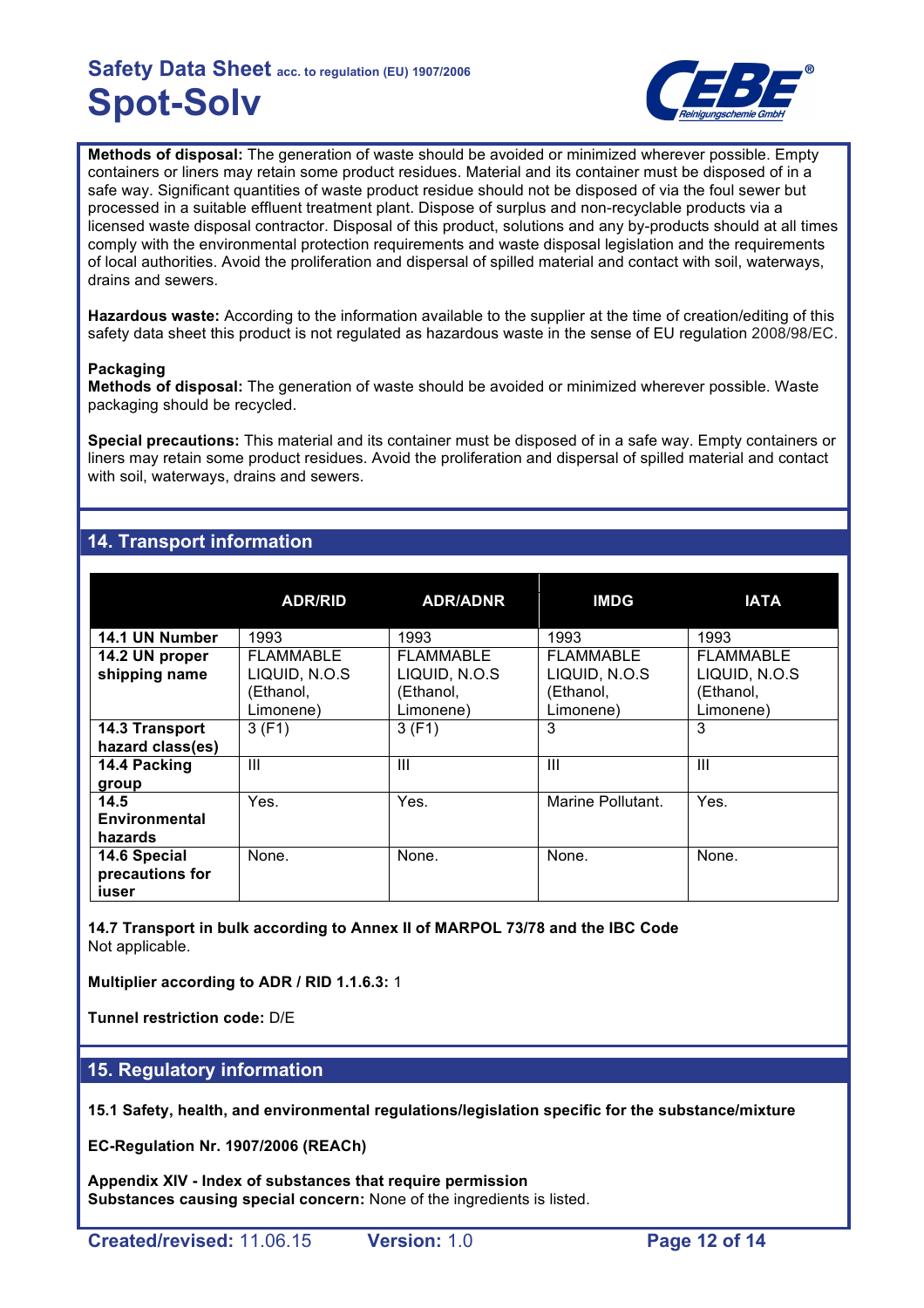

**Appendix XVII – Restriction of the production, the distribution, and the use of specific hazardous substances, mixtures, ans products:** Not applicable.

## **Other EU-Regulations**

**Contents according to 648/2004 EC:** Perfume (d-limonene).

#### **15.2 Chemical safety assessment**

This product contains substances that still require substance assessments.

## **16. Other information**

 $\triangleright$  Marks the information that was changed since the last version.

### **Abbreviations and acronyms:**

ADN/ADNR = European agreement for the international transport of hazardous materials on inland waterways ADR = European agreement for the international transport of hazardous materials on roads

ATE = Estimation acute toxicity

BCF = Bio concentration factor

CLP = Regulation concerning the classification, labeling, and packaging Verordnung über die Einstufung, Kennzeichnung und Verpackung [Regulation (EC) No. 1272/2008]

CAS = Chemical Abstracts Services Number

DNEL = Derived Non-Effect Level

DPD = Mixture regulation [1999/45/EG]

EC = Europaean Commission

EG = EG-Nummer

EUH-Satz = CLP-specific hazard phrase

IATA = International Aviation Transport Association

IBC = Intermediate Bulk Container

IMDG = International Maritime Dangerous Goods Code

LogPow = Logarithm base-10 of the n-octanol:water pertition coefficient

MARPOL 73/78 = International agreement from 1973 for the prevention of marine pollution caused by ships in the version of the protocol from 1978. ("Marpol" = marine pollution)

MAK = maximum workplace concentration

PBT = Persistent, bioacuumulating, and toxic

PNEC = Predicted No-Effect Concentration

REACH = Regultion concerning the Registration, Evauation, Approval and Restriction of Chemical

Substances [Regulation (EC) No. 1907/2006]

RID = Regulation for the transport of hazardous goods by railway

REACH # = REACH Registration number

vPvB = very persistent and very bioaccumulating

## **Full text of abbreviated H statements:**

H225 Highly flammable liquid and vapor. H226 Flammable liquid and vapor. H304 May be fatal if swallowed and enters airways. H315 Causes skin irritation. H317 May cause an allergic skin reaction. H318 Causes serious eye damage. H319 Causes serious eye irritation. H336 May cause drowsiness and dizziness. H400 Very toxic to aquatic organisms. H410 Very toxic to aquatic life with long lasting effects.

**Full text of classifications [CLP / GHS]**